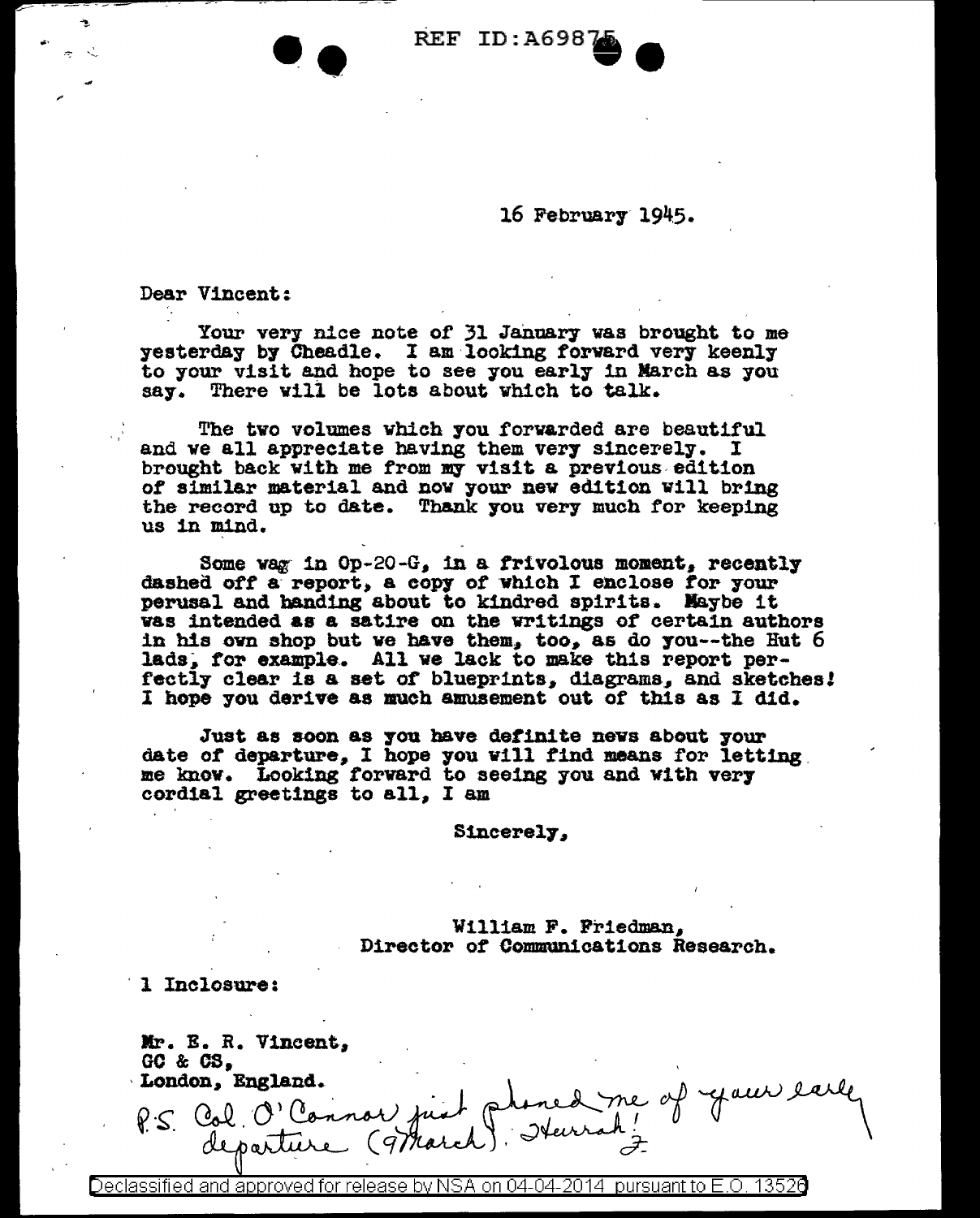



31.1.45.

••

Dear Friedman,

I take this opportunity of expressing my gratification at receiving the kind invitation from General Bissell to visit Arlington. I am only sorry that pressure of some special work for which I am responsible has delayed my departure but I hope to start early in March. I eagerly look forward to meeting you again and seeing the S.S.A. organisation.

The two volumes now forwarded comprise records of German s.1.s. Hand-Ciphers solved at B.P. during this war. You will appreciate that this is not a theoretical treatise but is limited to. actual methods of solution used on specific problems. Thia is an example of the kind of historical record I am trying to get written by the cryptanalists concerned.

Yours very sincerely,

FT2. Vivector FT2. Vivector FT2.

Mr. W.F. Friedman, S.S. A.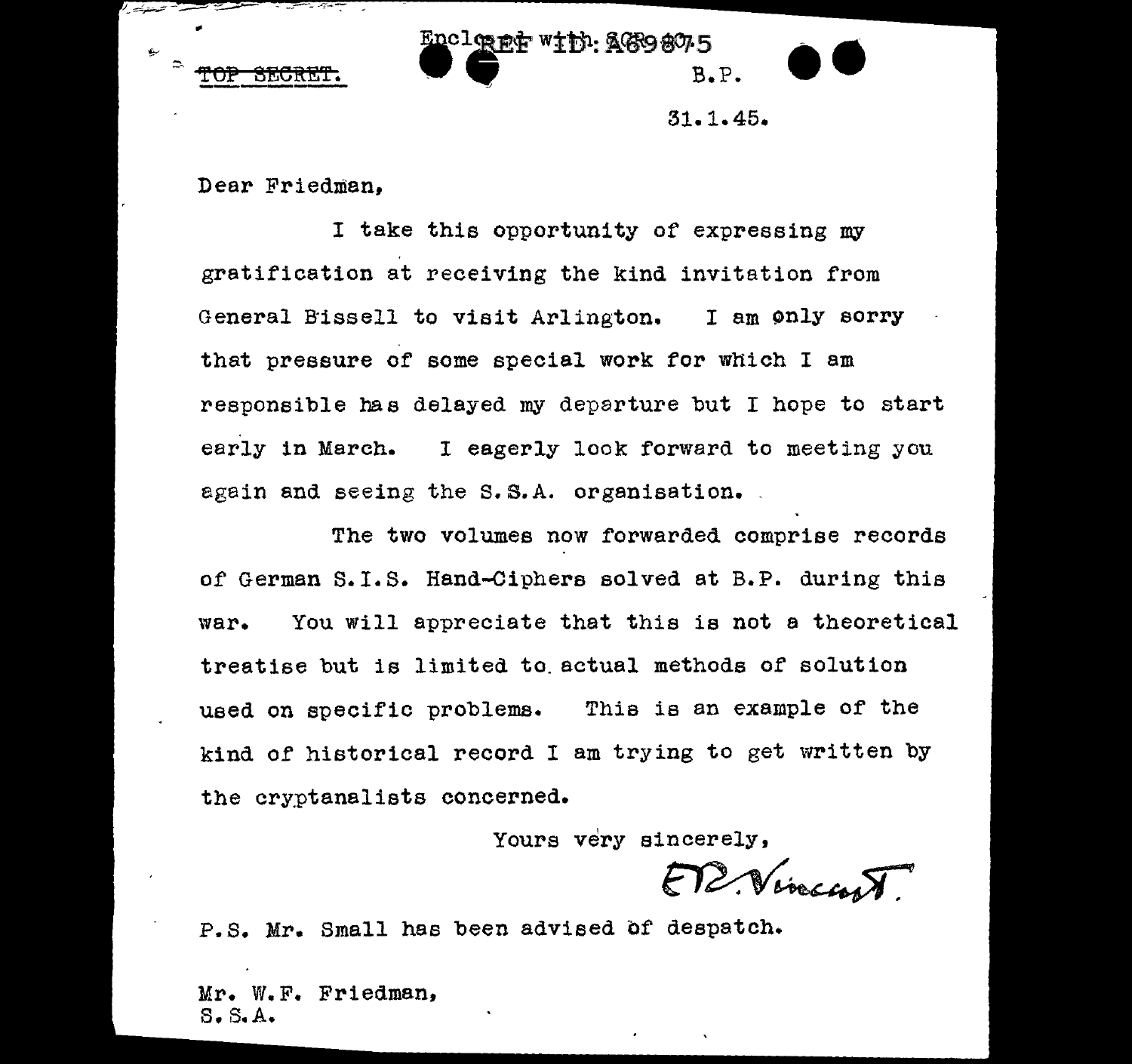REF ID: A69875



Arlington Hall Station<br>26 April 1944

 $\mathcal{L}^{\mathcal{L}}(\mathcal{L}^{\mathcal{L}})$  . The set of the set of the set of the set of the set of the set of the set of the set of the set of the set of the set of the set of the set of the set of the set of the set of the set of th

Dear Vincent:

Many thanks for your letter of 15 March. If you had not given me notice that you had sent the short specimen of your dictionary I doubt whether it would have turned up because it appears that Col. Crankshaw, in the press of matters much more important in connection with our conference, failed to turn over the carbon copy which was intended for me.<br>Or if he did turn it over to somebody it never reached me. Upon receipt of your letter I questioned Major Stevens who after a certain amount of research dug up the original which had been sent to Cmdr. Travis.

I have been looking over this extract and have found it extremely interesting. Captain Wylie bas certainly taken pains to go into the matter in detail and I can hardly wait for the complete dictionary to come. Of course I find deviations trom our ovn terminology and I suppose the best that we could hope tor vould be to add to our list such terms as ve can pick up from your list indicating your definition in your own language and putting our own definition along side it. For example, your definition of a cryptographer is quite different from ours, and it probably suits your own purposes better than does our own, but it would be useful for our list to show what you define as a cryptographer. Incidently we<br>call such a person a cryptanalyst. I am sure that Captain Wylie had at hand some of our textual material in. which many of our terms are defined but he undoubtedly had good reasons for discarding our terminology and adhering to your own. Just for discarding our terminology and adhering to your own. as soon as we arrive at some preliminary list I vill send you a copy. I note that you say of your list that the inclusion or a· term does not mean tb&t you sanction or like it. You Yill find that to be true *ot* our.ovn list. Later on-when v& get a definitive list I hope that a mechanism will be provided whereby a lethal dose of strychnine will automatically be deposited upon the **bongue** of anybody who uses an unauthorized term in place of .one which is listed in the authorized catalog.

By this time Colonel Tiltman has told you about the nice conference we had. I am sure that much good will come from it. Despite a lot of hard work I enjoyed every minute of it.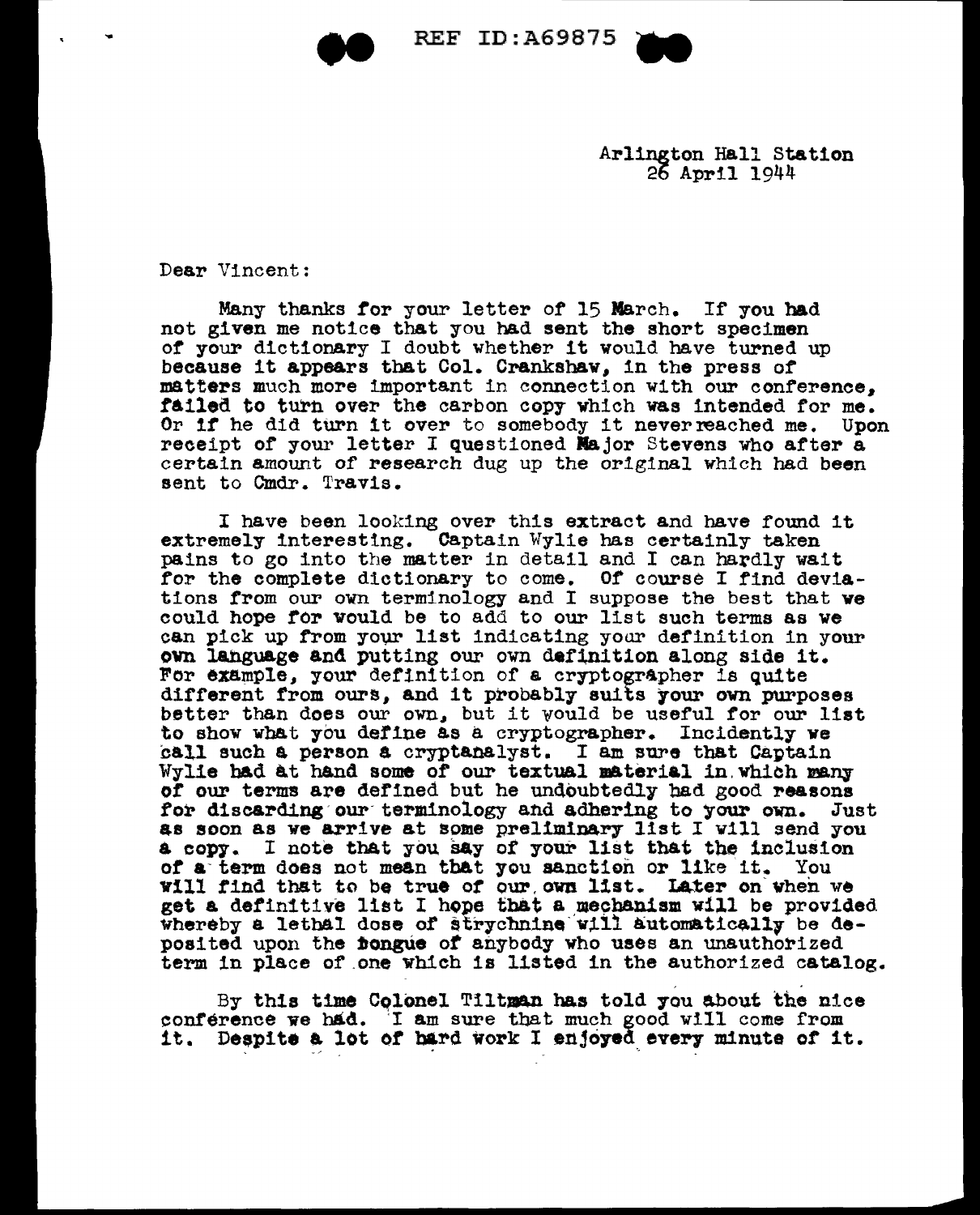It vas good to make and renew acquaintance with the various people who participated; I hope that the ordeal of the trip and the work here was not too much for Cmdr. Travis. We all enjoyed having him with us because he is good fun and easy to do business with in an expeditious manner. The same, or course. is true of Colonel Tiltman.

Do you get to see much of Captain Fried? We think highly of him and I hope you will get to know him. You will soon have the opportunity of meeting another one of my associates, Major Rowlett. He, in fact, was the first man that I selected for an assistant when we began building up our establishment and is one of the ablest cryptanalysts in the field. I am going to ask him to put in a word to reenforce vhat I told Colonel Tiltman about my desire to have a visit from you. My suggestion was well received by Col. Tiltman and I am only sorry that I did not get a chance to present the matter myself to Cmdr. Tr&vis. This I will do vhen an occasion presents itself in correspondence.

I wish especially to thank you for your autographed copy of your book on Rossetti. I take great pleasure in adding it to my collection.

With cordial greetings to you, I am,

Sincerely yours.

Pror. E. R. Vincent Bletchley Park London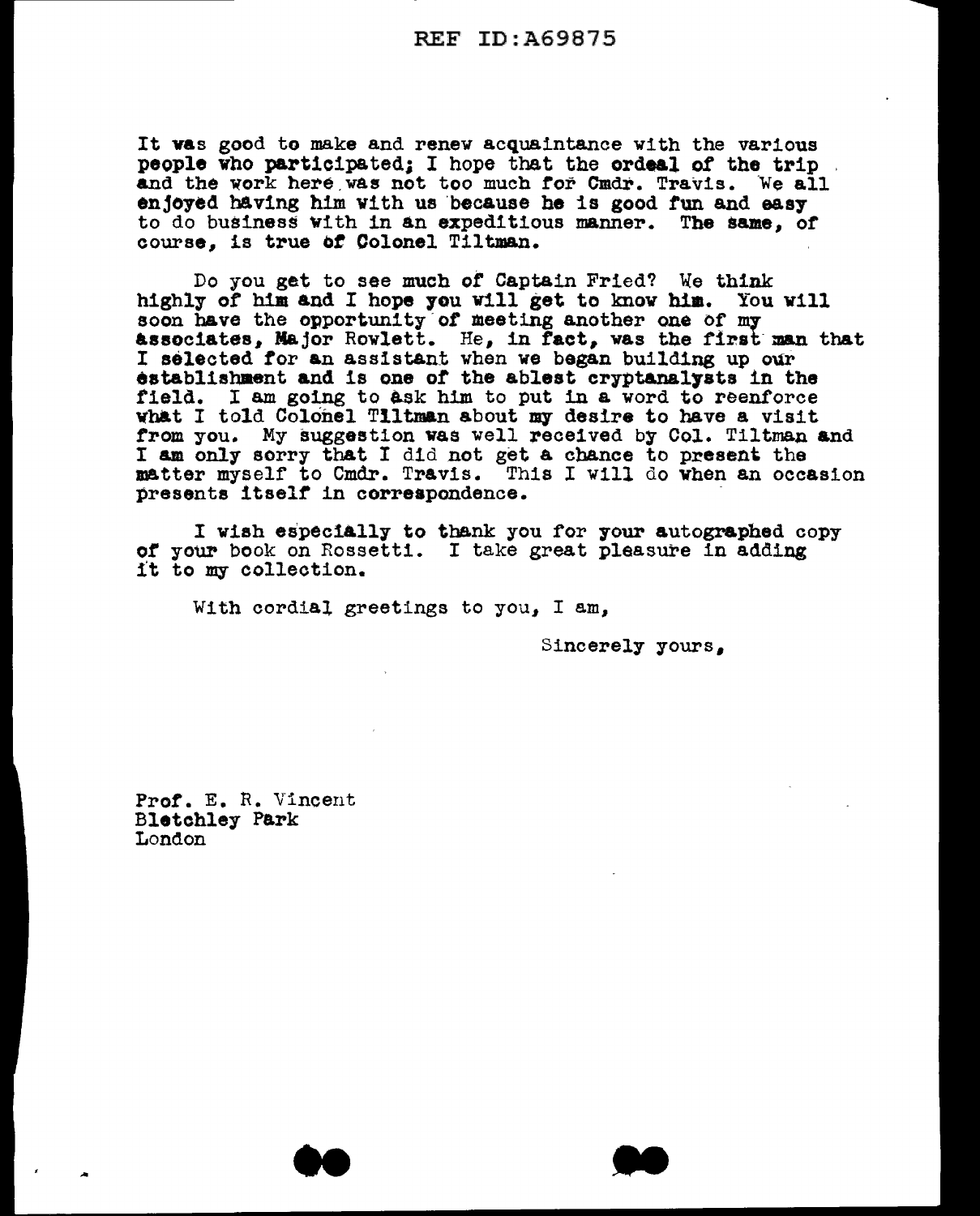AZ/1580 REF  $IP$ <sup>4469875</sup>  $Z$ . حميده ART 3.44 DEAR Fridman, Many tranks for your letter. I hope by now you will have seen the short speciacu q mr dictionary taken our to you by an representations you with expressed that one fort promaple is to define the envent wrage in this Organisation. as seen in official written reports. The vackerson of a term, dresa't meen hat We sanction or have it . Should there be an attempt to syntenic nomes deterse, that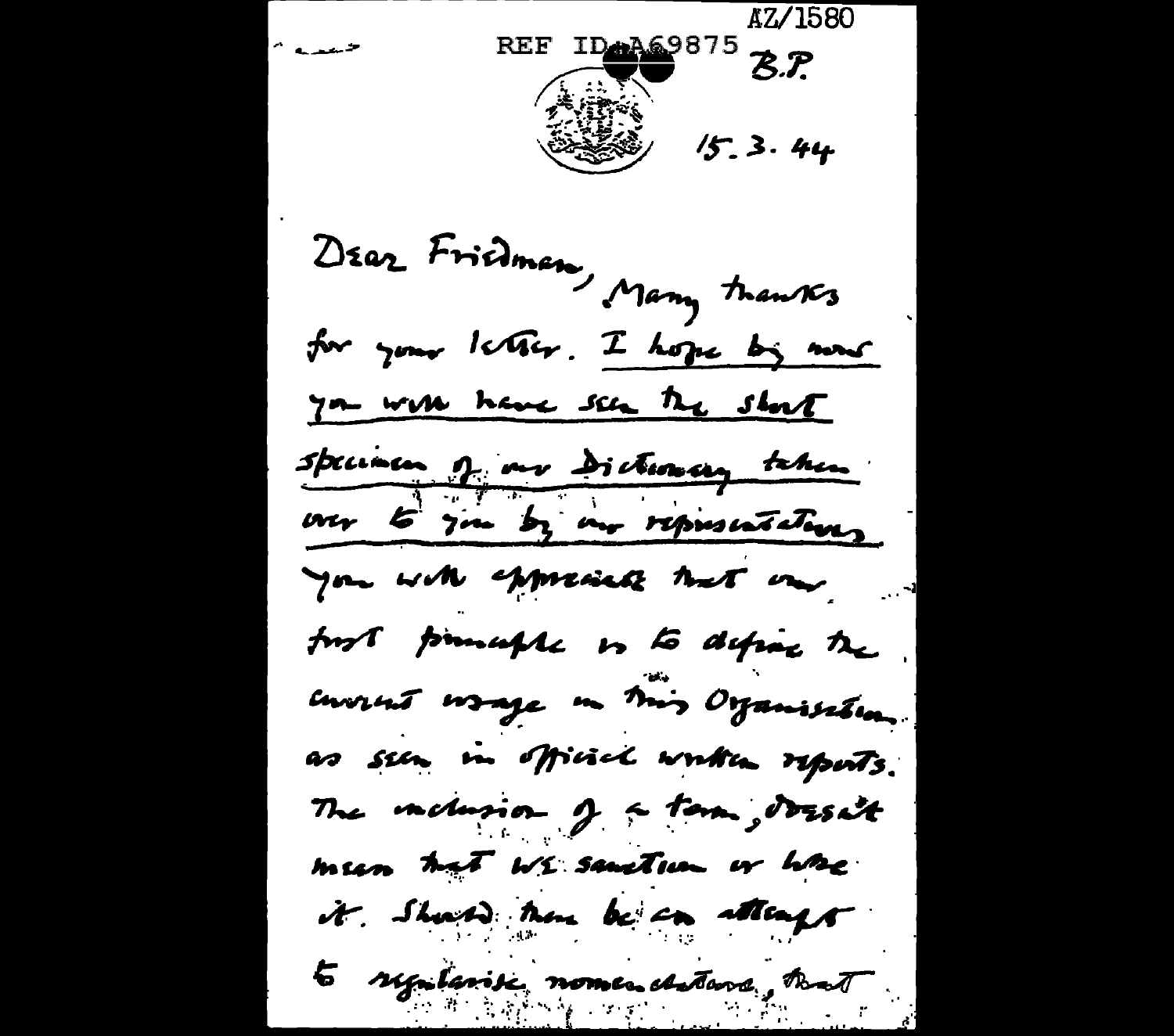ID:A69875 with come at a later stage.  $\mathcal{I}$  moh sppreich the remain at the end of your kan. I son't will to saysit it mysing, but if you cannot raise the metter in the right Snater I should be very willing. I'm sure I should know a los ket would be very unfur. Ver Simunely ER Vincent.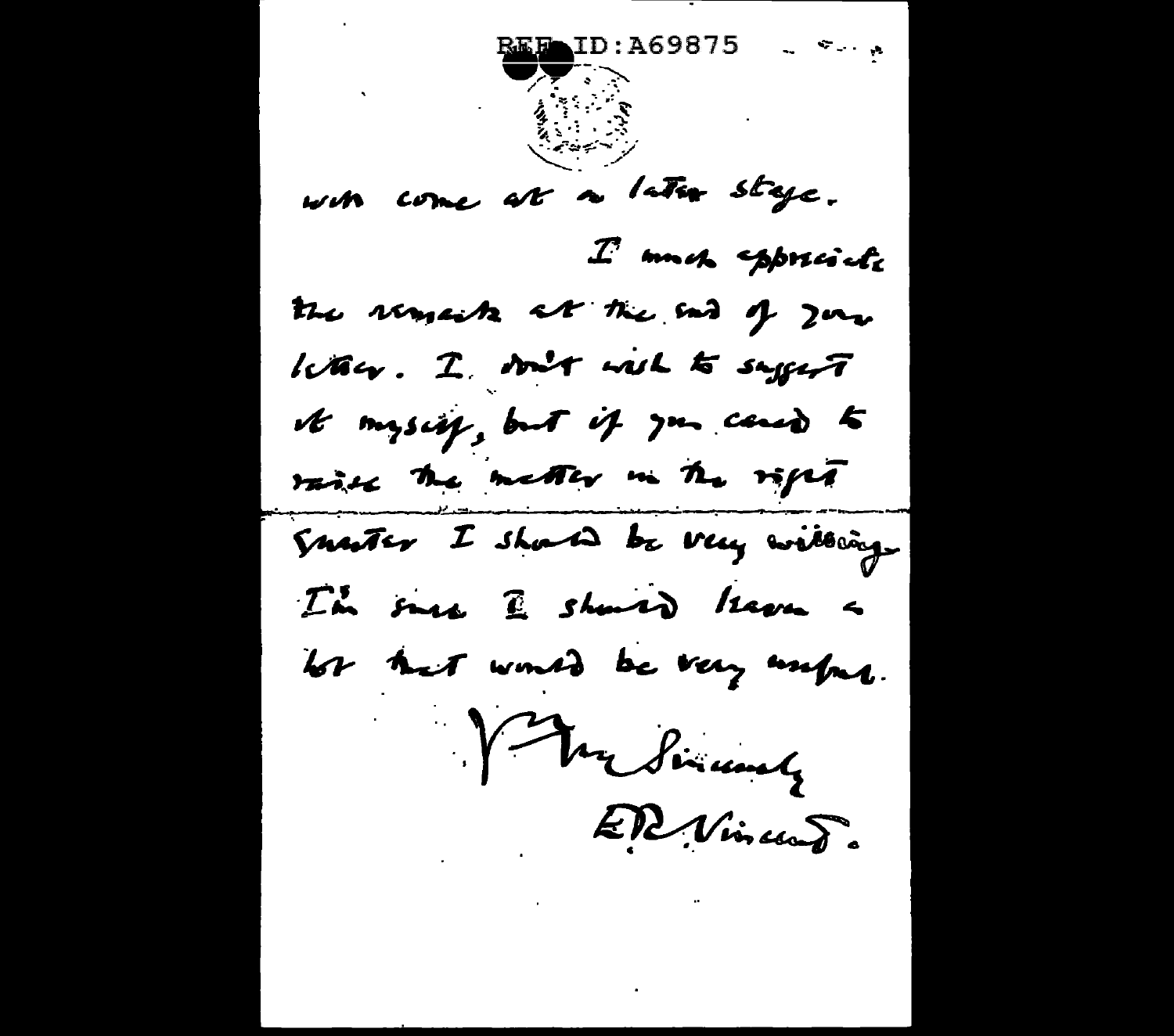

SPSIS-3

 $\mathcal{L} = \mathcal{L} \mathcal{L}$ 

1 March 1944

Dear Vincent:

le.

Thank you so much for your nice letter of 25 January and especially for the exceptionally good example of esotericism which you sent me. I am also glad to have the reference to Dante.

Our dictionary of cryptographic terms is coming along at a good rate and soon I hope to have something to send you. I shall look forward to receiving your equivalent list.

We are expecting visitors from your region soon and I am hoping to have some very pleasant reunions. When are we going to have the pleasure<br>of a visit from you? I should think that that ought to be arrangeble.

With very best regards, I am,

Sincerely yours.

Prof. E. R. Vincent **Bletchley Park**